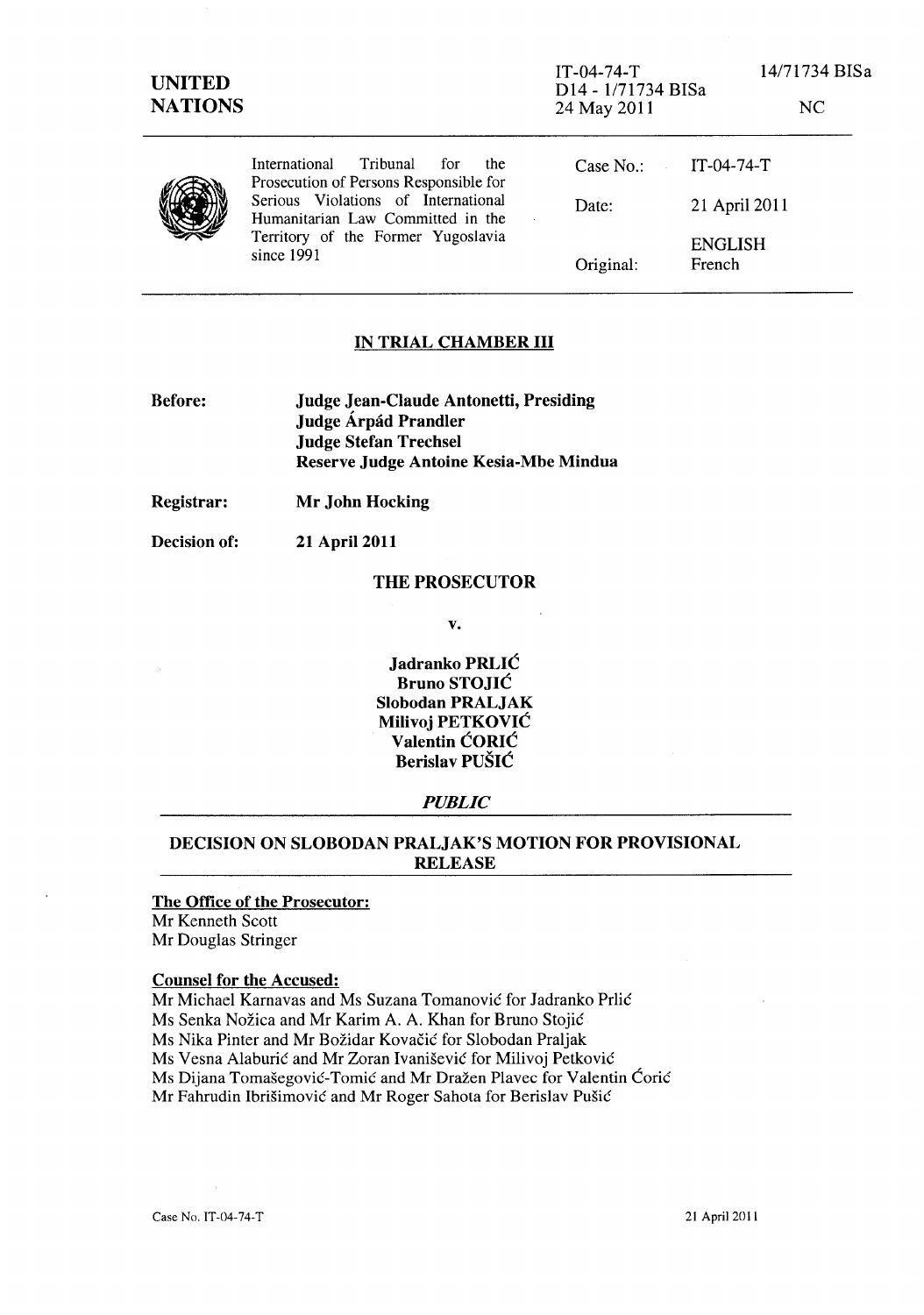## **I. INTRODUCTION**

1. Trial Chamber III ("Chamber") of the International Tribunal for the Prosecution of Persons Responsible for Serious Violations of International Humanitarian Law Committed in the Territory of the Former Yugoslavia since 1991 ("Tribunal"), is seized of "Slobodan Praljak's Motion for Provisional Release" filed by Counsel for the Accused Slobodan Praljak ("Praljak Defence"; "Accused Praljak") as a confidential document, with a confidential annex, on 7 April 2011 ("Motion"; "Confidential Annex to the Motion").

## **II. PROCEDURAL BACKGROUND**

2. On 7 April 2011, the Praljak Defence filed the Motion, whereby it seeks provisional release of the Accused Praljak until the delivery of the judgement.<sup>1</sup>

3. In a letter enclosed in the Confidential Annex to the Motion, the Ministry of Justice of the Republic of Croatia provided guarantees to the Chamber that, in case the Motion is granted, the Accused Praljak would comply with the conditions accompanying provisional release and would return to The Hague on the date ordered by the Chamber.<sup>2</sup>

4. The Chamber ordered the parties, in an e-mail sent on 7 April 2011, to file their responses to the Motion by no later than 14 April 2011.

5. In a letter dated 8 April 2011, filed with the Registry on 11 April 2011, the Ministry of Foreign Affairs of the Kingdom of the Netherlands ("The Netherlands") indicated to the Tribunal that it did not object to the provisional release of the Accused Praljak.<sup>3</sup>

6. On 13 April 2011, the Office of the Prosecutor ("Prosecution") filed confidentially the "Prosecution Combined Response to Jadranko Prlic's Motion for Provisional Release and Slobodan Praljak's Motion for Provisional Release"

<sup>&</sup>lt;sup>1</sup> Motion, p. 1 and para. 37.

 $2^{2}$  Letter from the Ministry of Justice of the Republic of Croatia dated 4 April 2011, enclosed in the Confidential Annex to the Motion.

Letter from the Ministry of Foreign Affairs of the Kingdom of the Netherlands regarding the provisional release of Siobodan Praljak, dated 8 April 2011, filed with the Registry on 11 April 2011.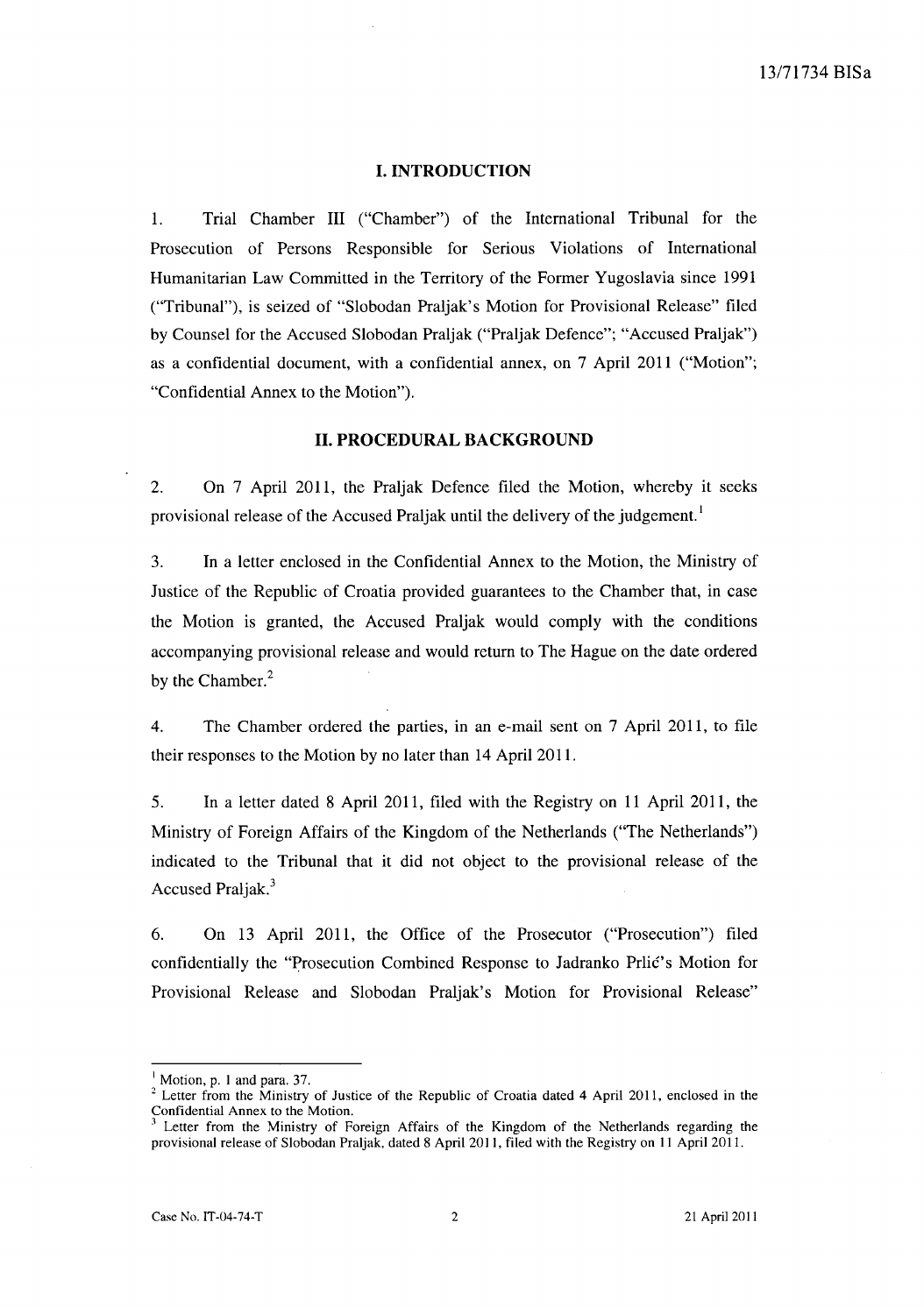("Response"), in which it opposes the Motion<sup>4</sup> and requests, in the event the Chamber grants the Motion, a stay of the execution of its decision pending a ruling on the appeal pursuant to Rule 65 (E) of the Rules of Procedure and Evidence ("Rules").<sup>5</sup>

## **III. ARGUMENTS OF THE PARTIES**

7. **In** support of the Motion, the Praljak Defence refers to arguments and background information presented in its previous motions for provisional release<sup>6</sup> and supplements them submitting that (1) the estimated date of the delivery of the judgement is February 2012 at the earliest;<sup>7</sup> (2) the Accused Praljak has actively participated in the trial<sup>8</sup> and has been in provisional detention for about seven years;<sup>9</sup> (3) the Accused Praljak has been provisionally released many times since the commencement of the trial in 2006 and has always complied with all the conditions imposed by the Chamber;  $^{10}$  (4) the Government of the Republic of Croatia has always implemented the measures requested by the Chamber, in accordance with the cooperation agreement between the Republic of Croatia and the Tribunal;<sup>11</sup> (5) the Accused Praljak meets the requirements imposed by Rule 65 (B) of the Rules since he does not pose any danger to victims, witnesses or other persons<sup>12</sup> and, if released, he will appear before the Tribunal, $^{13}$  as he has done during his previous provisional releases<sup>14</sup> and (6) in that respect, the state of health of the Accused Praljak significantly reduces the risk of flight.<sup>15</sup>

8. The Praljak Defence argues furthermore that the requirement of "sufficiently compelling humanitarian reasons" imposed by the Appeals Chamber is flawed at this stage of the proceedings<sup>16</sup> and that it is sufficient to satisfy the conditions set out in Rule  $65$  (B) of the Rules to justify provisional release.<sup>17</sup>

<sup>4</sup> Response, paras 1 and 8.

<sup>5</sup> Response, para. 9.

 $<sup>6</sup>$  Motion, p. 1.</sup>

 $<sup>7</sup>$  Motion, para. 2.</sup>

<sup>8</sup> Motion, para. 16.

<sup>&</sup>lt;sup>9</sup> Motion, para. 5.

 $10$  Motion, paras 3, 14 and 15. <sup>11</sup> Motion, para. 15.

<sup>&</sup>lt;sup>12</sup> Motion, paras 11 and 18.

<sup>&</sup>lt;sup>13</sup> Motion, paras 11, 14, 15 and 17.

<sup>&</sup>lt;sup>14</sup> Motion, paras 3, 4, 14 and 15.

<sup>&</sup>lt;sup>15</sup> Motion, para. 15.

<sup>&</sup>lt;sup>16</sup> Motion, paras 19-21.

<sup>&</sup>lt;sup>17</sup> Motion, para 21.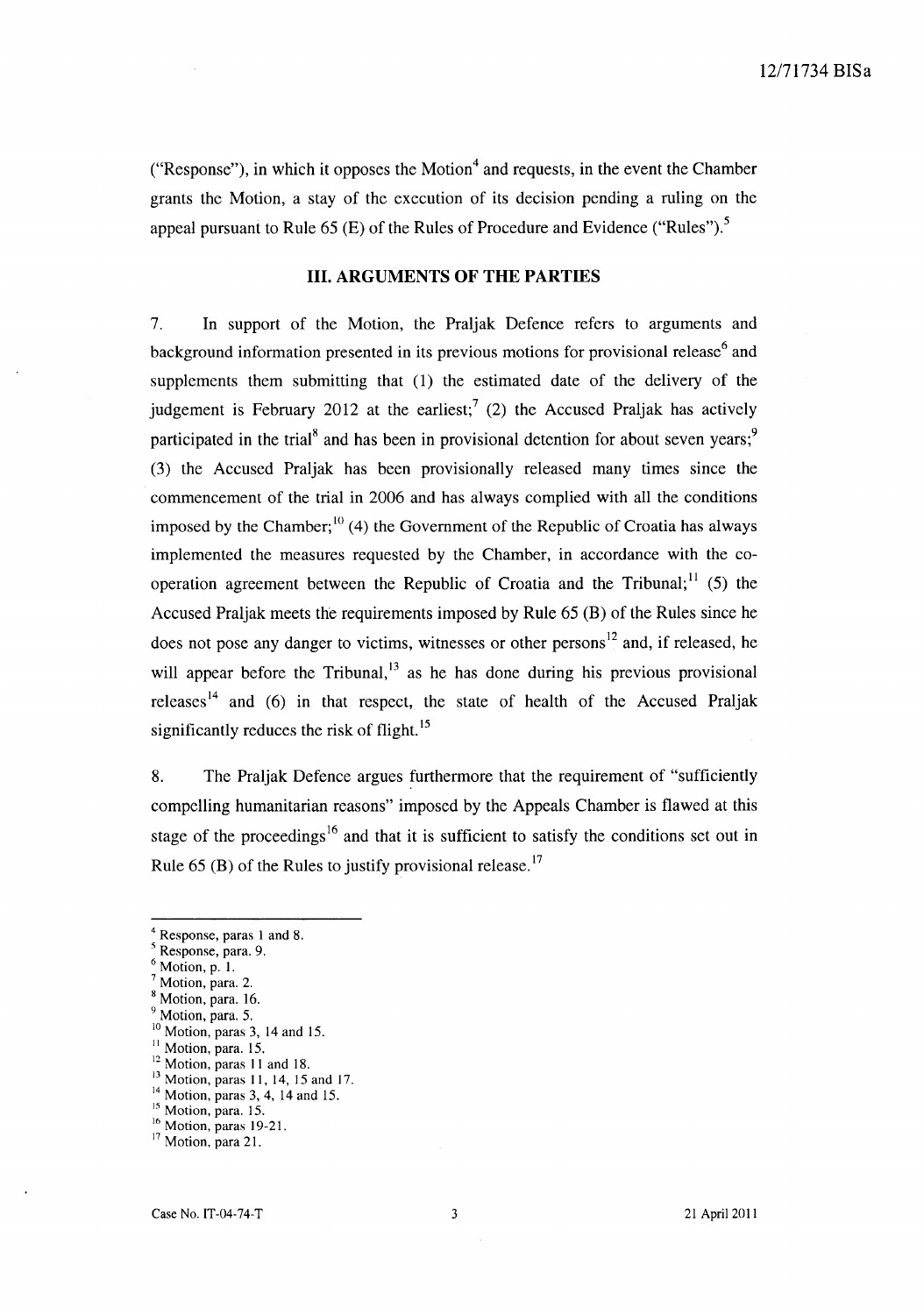9. Nevertheless, the Praljak Defence puts forward the humanitarian reasons that it considers sufficiently compelling to justify the provisional release of the Accused Praljak until the delivery of the judgement.<sup>18</sup> It maintains that prolonged provisional detention is a factor to be taken into account when granting provisional release and constitutes a sufficiently compelling humanitarian reason in the case in point since this detention, which is not justified, $19$  has harmful consequences on the physical and psychological well-being of the Accused and his close family.<sup>20</sup> Thus, the Praljak Defence concludes that the estimated length of the Chamber's deliberations and therefore the provisional detention of the Accused Praljak, coupled with the guarantees of the Government of the Republic of Croatia, constitutes a sufficiently compelling humanitarian ground justifying provisional release until the delivery of the judgement.<sup>21</sup>

10. In the Response, the Prosecution opposes the Motion on the main grounds that (1) the risk of flight increases when the case has come to an end and the evidence has concluded;<sup>22</sup> 2) granting an extended period of provisional release increases the risk of flight,<sup>23</sup> making the idea of return to detention more difficult and imposing a heavy burden on the jurisdiction in charge of implementing the measures necessary for the provisional release; $^{24}$  (3) the Chamber must follow the Appeals Chamber jurisprudence concerning the "sufficiently compelling humanitarian reasons" as it has done previously;<sup>25</sup> (4) the simple fact that continued detention of an accused may have a negative impact on his health does not constitute a sufficient reason for granting provisional release<sup>26</sup> and (5) the Accused Praljak provides no valid humanitarian reason in support of his request for provisional release and no document to substantiate his argument. $27$ 

<sup>25</sup> Response, paras 3 and 4.  $26$  Response, paras 5 and 6.

<sup>18</sup> Motion, paras 22-29.

<sup>&</sup>lt;sup>19</sup> Motion, para. 23.

 $20$  Motion, paras 23-26.

<sup>&</sup>lt;sup>21</sup> Motion, para. 28.

 $22$  Response, paras 2 and 8.

<sup>23</sup> Response, paras 1-2 and 8.

<sup>&</sup>lt;sup>24</sup> Response, para. 2.

<sup>27</sup> Response, para. 7.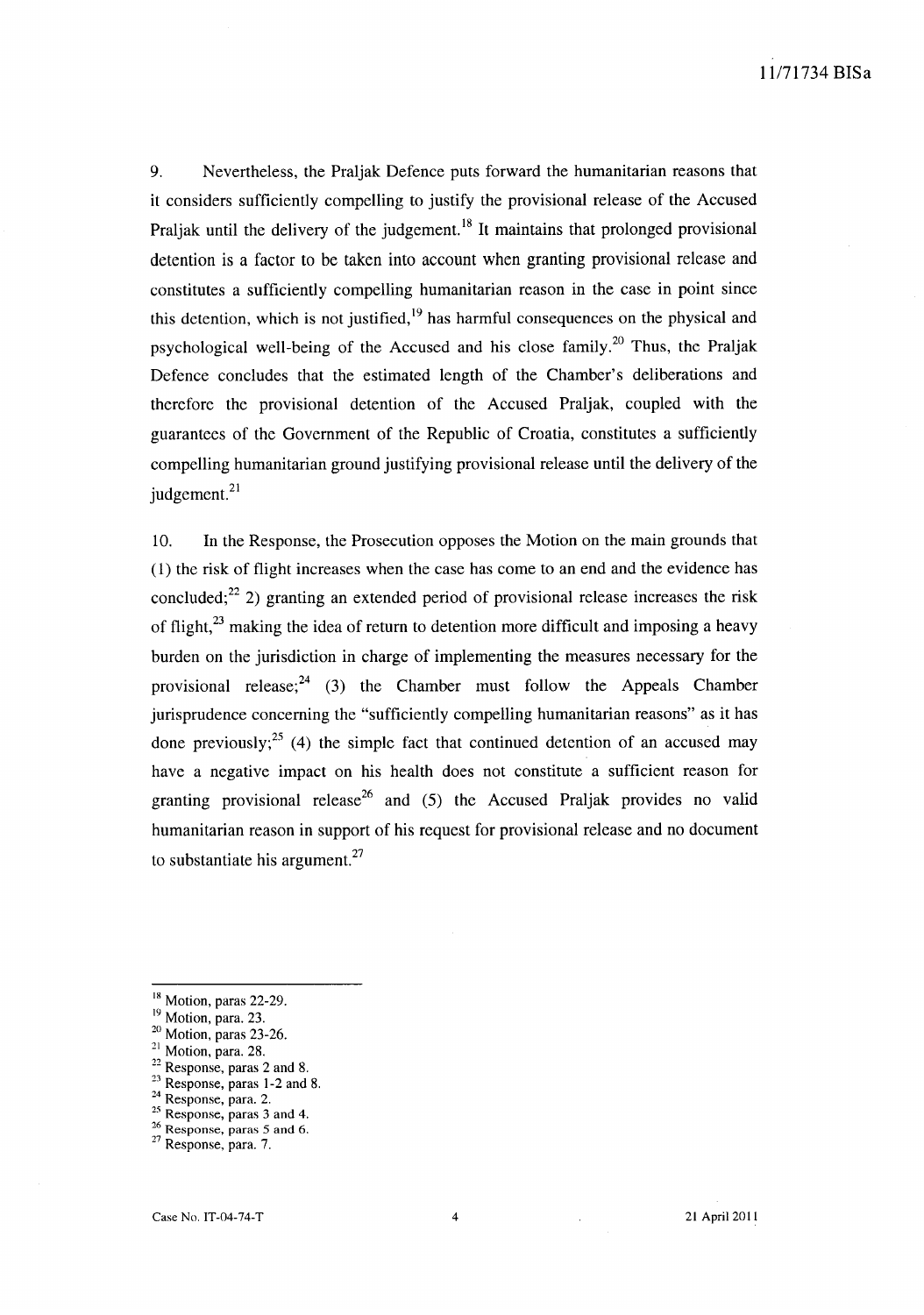1l. Finally, in the event the Chamber decides to grant the Motion, the Prosecution respectfully asks the Chamber to stay the execution of its decision pending a ruling on the appeal the Prosecution might  $\log e^{28}$ 

### **IV. APPLICABLE LAW**

12. The Chamber refers the Prosecution and the Praljak Defence to developments in the applicable law regarding Rule 65 of the Rules in the decisions relating to requests for provisional release which it previously rendered,<sup>29</sup> and, without necessarily restating these decisions, fully incorporates them, their contents and references, especially insofar as they concern: (1) the conditions required by Rule 65 (A) and (B) of the Rules for granting provisional release,  $30^{30}$  (2) the established caselaw of the Tribunal regarding the criteria for the assessment of provisional release,  $31$ including the one pertaining to consideration of the requests in light of the particular circumstances of the Accused.<sup>32</sup>

#### **V. DISCUSSION**

<sup>28</sup> Response, para. 9.

*<sup>29</sup> See* notably "Decision on Accused Stojic's Motion for Provisional Release", confidential with confidential Annex, 9 December 2009 *("Stojic* Decision of 9 December 2009"), paras 6-9; "Decision on Motion for Provisional Release of the Accused Petković", confidential with confidential Annex, 9 December 2009 *("Petkovic* Decision of 9 December 2009"), paras 5-S; "Decision on the Motion for Provisional Release Filed by the Accused Stojic", confidential with confidential Annex, 3 September *2009 ("Stojic* Decision of 3 September 2009"), paras 7-10; "Decision on Valentin Coric's Request for Provisional Release", confidential, 17 June 2009 *("Coric* Decision of 17 June 2009"), paras 9-12; "Decision on the Motion for Provisional Release of the Accused Prlic ", confidential with confidential Annex, 29 May 2009, paras 10-13.

<sup>30</sup>*See* notably *Stojic* Decision of 9 November 2009, para. 6; *Petkovic* Decision of 9 December 2009, para. 5; *Stojić* Decision of 3 September 2009, para. 7; *Coric* Decision of 17 June 2009, para. 9.

<sup>• 1</sup> *See* notably *Stojic* Decision of 9 December 2009, para. 7; *Petkovic* Decision of 9 December 2009, para. 6; *Coric* Decision of 17 June 2009, para. 10; *The Prosecutor v. Mico Stanisic,* Case No. IT -04-79- AR65.1, "Decision on Prosecution's Interlocutory Appeal of Mico Stanišic's Provisional Release", public, 17 October 2005 *("Mico Stanisic* Decision"), para. S; *The Prosecutor v. Prlic et al.,* Case No. IT -04-74-AR65. 7, "Decision on "Prosecution's Appeal from *Decision relative a la demande de mise en liberte provisoire de l'Accuse Petkovic* dated 31 March 200S", public, 21 April 200S *(Petkovic*  Decision of 21 April 200S"), para. S; *The Prosecutor v. Prlic et aI.,* Case No. IT-04-74-AR65.S, "Decision on Prosecution's Appeal from *Décision relative à la demande de mise en liberté provisoire de i'Accuse Prlic* dated 7 April 200S", public, 25 April 200S *(Prlic* Decision of 25 April 200S"), para. 10.

<sup>32</sup>*The Prosecutor v. Boskoski and Tarcuiovski,* Case No. IT-04-S2-AR65.1, "Decision on Johan Tarculovski's Interlocutory Appeal on Provisional Release", public, 4 October 2005, para. 7; *Petkovic*  Decision of 21 April 200S, para. S; *Prlic* Decision of 25 April 200S, para. 10; *The Prosecutor v. Prlic et ai,* Case No. IT -04-74-AR65.14, "Decision on Jadranko PrliC's Appeal against the *'Decision relative*  a *la demande de mise en Liberte provisoire de l'Accuse Prlic",* 9 April 2009", public, 5 June 2009 *("Prlic'* Decision of 5 June 2009"), para. 13.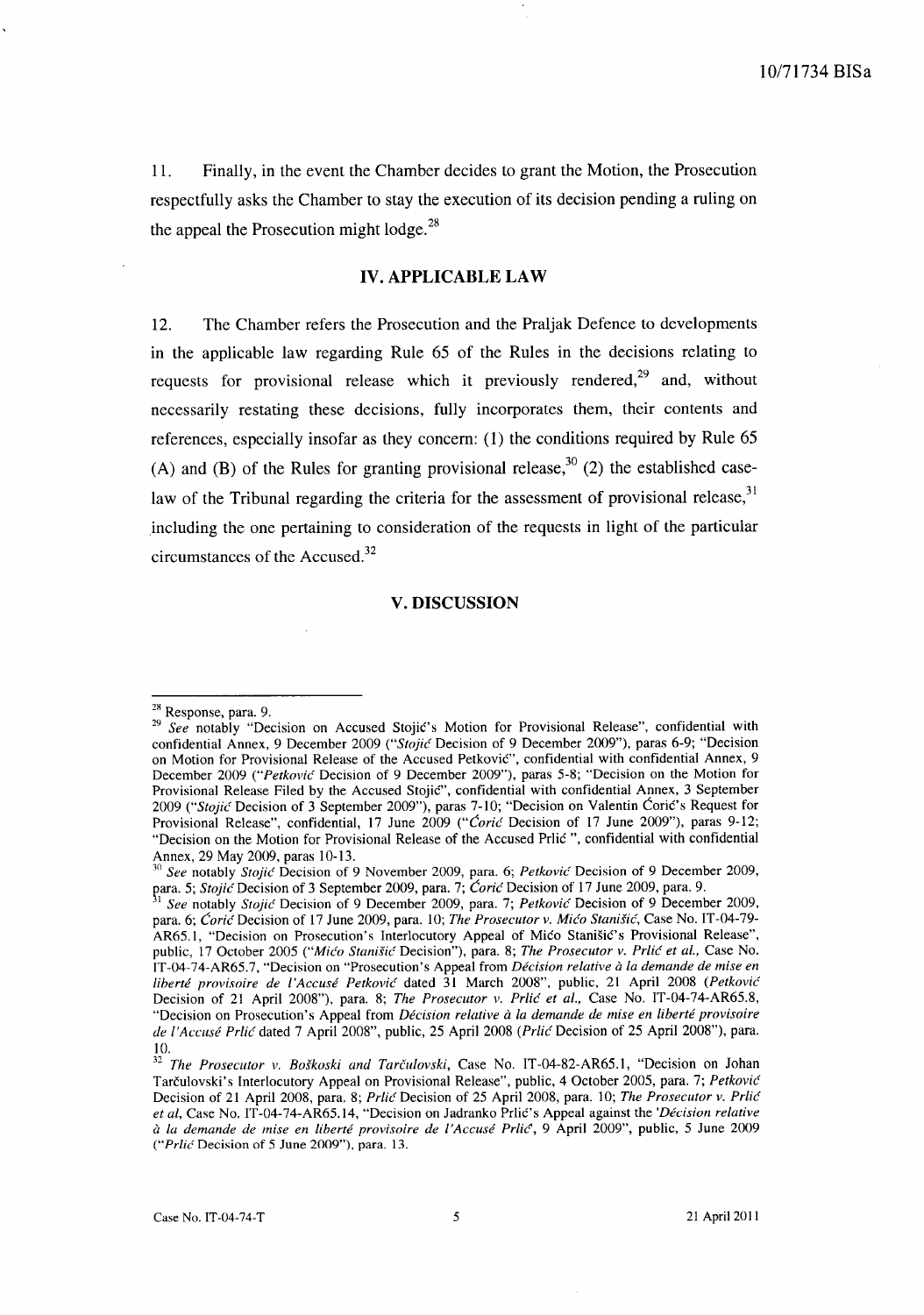13. The Chamber notes that, in keeping with Rule 65 (B) of the Rules, the Government of the Kingdom of the Netherlands, the host country, informed the Chamber in a letter dated 8 April 2011 and filed with the Registry on 11 April 2011, that it did not object to a procedure for the possible provisional release of the Accused Praljak.<sup>33</sup>

14. Moreover, in a letter of 4 April 2011, the Government of the Republic of Croatia provided assurances to guarantee that the Accused Praljak, in case a motion for provisional release were granted by the Chamber, would not influence or pose a danger, during his provisional release, to victims, witnesses or any other person, and would return to The Hague on the date ordered by the Chamber.<sup>34</sup>

15. The Chamber recalls that, in order to assess whether the requirements set forth in Rule 65 (B) of the Rules have been met, it must consider all of the relevant factors that a Trial Chamber would reasonably be expected to take into account before coming to a decision. <sup>35</sup>

16. With regard to the risk of flight of the Accused Praljak, the Chamber notes that, in addition to having surrendered voluntarily to the Tribunal, the said Accused complied with all of the conditions imposed during his previous provisional releases pursuant to the orders and decisions of the Trial Chambers rendered on 30 July 2004,<sup>36</sup> 1 July 2005,<sup>37</sup> 14 October 2005,<sup>38</sup> 26 June 2006,<sup>39</sup> 8 December 2006,<sup>40</sup> 11

<sup>&</sup>lt;sup>33</sup> Letter from the Ministry of Foreign Affairs of the Netherlands dated 8 April 2011 and filed with the Registry of the Tribunal on 11 April 2011.

Letter from the Minister of Justice of the Republic of Croatia dated 4 April 2011, enclosed in the Confidential Annex to the Motion.

*<sup>35</sup> Mico Stanish!* Decision, para. 8 ; *The Prosecutor v. iovica Stanisic and Franko Simatovic,* Case No. IT-03-69-AR65.4, "Decision on Prosecution Appeal of Decision on Provisional Release and Motions to Present Additional Evidence Pursuant to Rule 115",26 June 2008, para. 35 ; *Petkovic* Decision of 21 April 2008, para. 8; *Prlic* Decision of 25 April 2008, para. 10.

<sup>36</sup>*The Prosecutor v. Prlic et al.,* Case No. IT-04-74-T, "Order on Provisional Release of Siobodan Praljak", 30 July 2004.

*<sup>37</sup> The Prosecutor v. Prlić et al., Case No. IT -04-74-T, "Order on Jadranko Prlić's Motion for Variation* of Conditions of Provisional Release", I July 2005.

*<sup>38</sup> The Prosecutor v. Prlic et at.,* Case No. IT-04-74-T, "Decision to Grant Accused Siobodan Praljak's Supplemental Application for Variation of Conditions of Provisional Release", 14 October 2005.

Decision on Motion for Provisional Release of the Accused Praljak", confidential, 26 June 2006.

*<sup>40 &</sup>quot;Decision relative a la demande de mise en Liberte provisoire de l'Accuse Praljak",* partially confidential, 8 December 2006.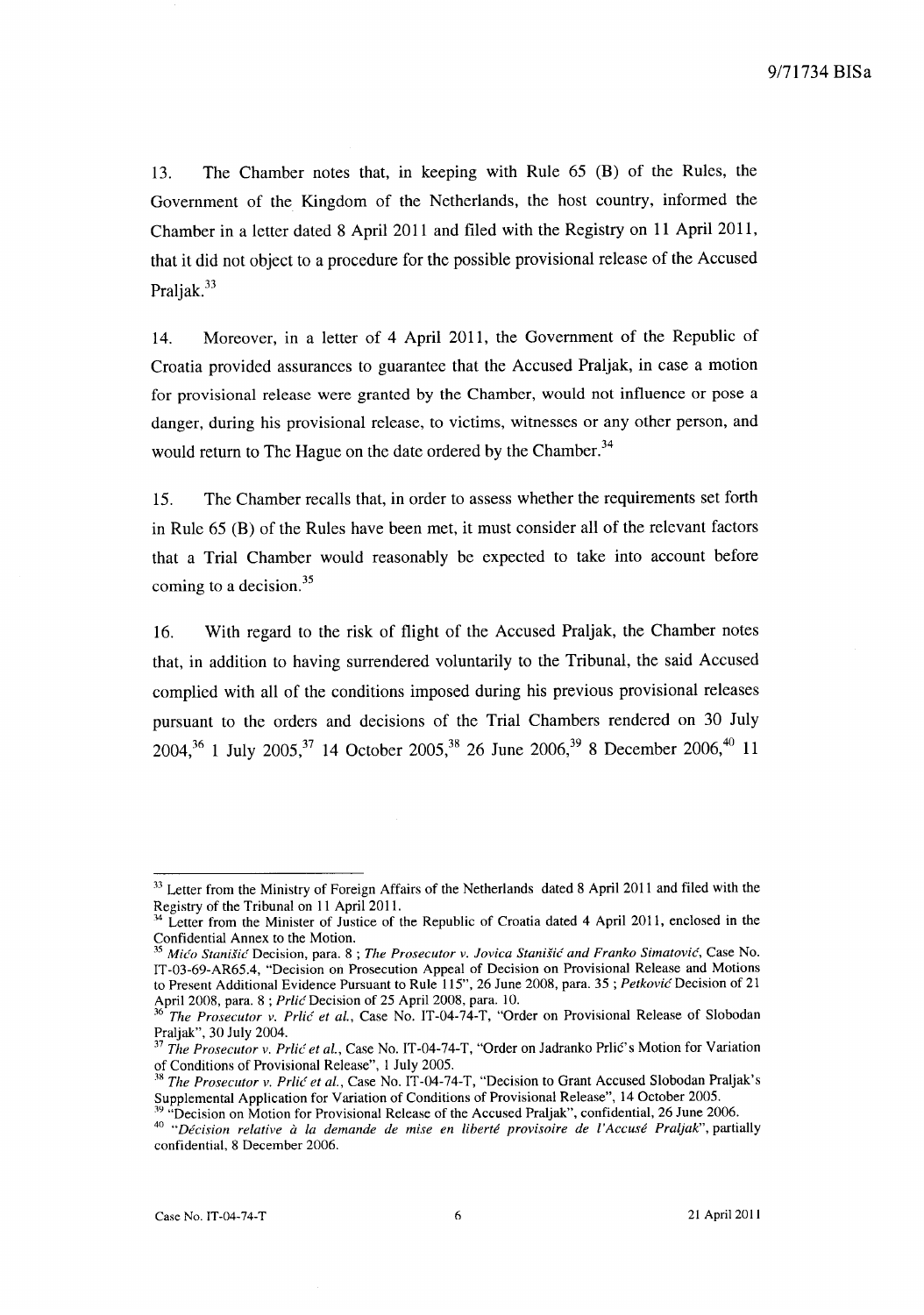June 2007,<sup>41</sup> 29 November 2007,<sup>42</sup> 4 December 2009,<sup>43</sup> 12 July 2010,<sup>44</sup> 9 December 201045 and **11** February 2011.<sup>46</sup>

17. Furthermore, although the close of the Prosecution case constitutes, according to the Appeals Chamber, a significant change of circumstances warranting a renewed and explicit consideration of the risk of flight of the accused, $47$  the Chamber notes, despite the importance of the close of the Defence case as of 17 May  $2010^{48}$  and of the hearings for closing arguments by the Prosecution and the Defence held in February and March  $2011^{49}$ , that these events do not suggest that there is an increased risk of flight of the Accused Praljak.<sup>50</sup> Furthermore, the Chamber deems that, should it decide to grant the Motion, any guarantees of return against the risk of flight that might be placed upon the Accused Praljak, such as ongoing surveillance by the police authorities of the Republic of Croatia, would offset any risk of flight.

18. For these reasons, the Chamber is certain that, if released, the Accused Praljak would return to the United Nations Detention Unit ("UNDU").

19. For the same reasons, the Chamber is of the opinion that, were he to be released to Croatia, the Accused Praljak would not pose a danger to victims, witnesses

<sup>&</sup>lt;sup>41</sup> "Decision on the Motion for Provisional Release of the Accused Praljak", public with confidential annex, 11 June 2007.

<sup>&</sup>lt;sup>42</sup> "Decision on the Motion for Provisional Release of the Accused Praljak", public with confidential annex, 29 November 2007.

<sup>&</sup>lt;sup>3</sup> "Decision on Accused Praljak's Motion for Provisional Release", confidential with confidential annex, 4 December 2009 ("Decision of 4 December 2009").

<sup>44 &</sup>quot;Decision on Motion for Provisional Release of the Accused Praljak", confidential with confidential annex, 12 July 2010; amended by the "Second Decision on Motion for Provisional Release of the Accused Praljak", confidential with confidential annex, 15 July 2010; amended by the "Decision on Extension of Provisional Release of the Accused Praljak", confidential with confidential annex, 12 August 2010, accompanied by the "Corrigendum to the Decision on Extension of Provisional Release of the Accused Praljak", confidential, 13 August 2010; amended by the "Second Decision on Extension of Provisional Release for the Accused Praljak", confidential with confidential annex, 19 August 2010.

<sup>&</sup>lt;sup>45</sup> "Decision on Slobodan Praljak's Motion for Provisional Release", confidential with confidential annex, 9 December 2010.

 $46$  "Decision on Motion for Provisional Release Filed by the Accused Praljak", confidential and  $ex$ *parte* with confidential and *ex parte* annex, 11 February 2011.

<sup>&</sup>lt;sup>7</sup> The Prosecutor v. Prlic et al., Case No. IT-04-74-AR65.5, "Decision on Prosecution's Consolidated Appeal against Decisions to Provisionally Release the Accused Prlić, Stojić, Praljak, Petković and Corie", public, II March 2008 *("Prlic* Decision of II March 2008"), para. 20.

<sup>&</sup>lt;sup>48</sup> "Order Regarding the Closure of the Presentation of the Defence Cases", public, 17 May 2010.

<sup>&</sup>lt;sup>49</sup> Hearings of 7 February 2011 and 2 March 2011.

<sup>&</sup>lt;sup>50</sup> For the Tribunal's case-law in respect of the renewed and explicit consideration of the risk of flight after closing arguments and during the pendency of judgement, see *The Prosecutor v. Popović et al.*, Case No. IT-05-88, "Decision on Miletie's Motion for Provisional Release", confidential, 11 February 2010, paras II and 14 and *The Prosecutor v. Popovic et al.,* Case No. IT-05-88-AR65.11, "Decision on Prosecution's Appeal against 'Decision on Gvero's Further Motion for Provisional Release"', confidential, 25 January 2010, paras 13-16.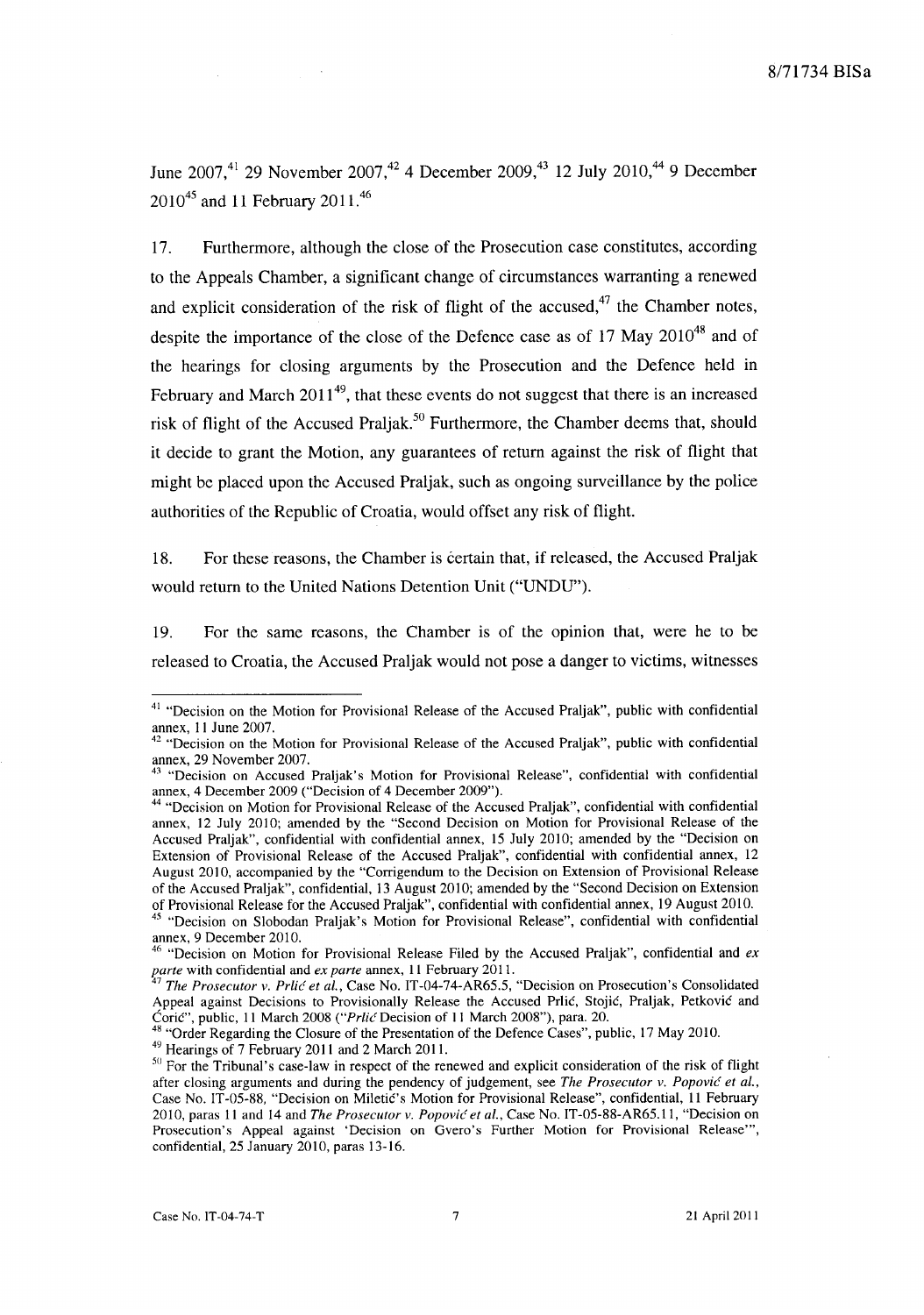or other persons<sup>51</sup> and recalls furthermore in this respect, since the trial has entered its final phase, that there are no more witnesses to be heard by the Chamber. $52$ 

20. Finally, the Chamber notes that closing arguments ended on 2 March 2011 and that, on that same day, the Presiding Judge declared the hearing closed.<sup>53</sup> Therefore, until the pronouncement of judgement there will be no judicial activity requiring the presence of the Accused Praljak in court.

21. The Chamber therefore decides that the requirements of Rule 65 (B) of the Rules have been satisfied in this instance.

22. The Chamber notes that, since April 2008, the Appeals Chamber has imposed a duty on the Trial Chambers to determine, in addition to the requirements set forth in Rule 65 (B) of the Rules, whether the humanitarian reasons put forward by the Accused are sufficiently compelling to justify their provisional release at an advanced stage of the proceedings,  $54$  the length of which must remain proportionate to the said humanitarian circumstances.<sup>55</sup>

23. The Chamber has previously expressed reservations in relation to whether this new criterion deemed necessary by the Appeals Chamber can be applied after the Trial Chambers have rendered decisions pursuant to Rule 98 *his* of the Rules. The Chamber has considered, in particular, that "[the 98 *his* Decision] was valid solely for the purposes of the procedure under Rule 98 *his* of the Rules, [and] may not be considered as a 'pre-judgement' increasing the flight risk of the Accused", as justification for mandating a further criterion when granting provisional release.<sup>56</sup> The Chamber, however, "[took note] of the Appeals Chamber's desire to obtain additional guarantees for future appearance to offset the flight risk as well as more compelling

<sup>&</sup>lt;sup>51</sup> This danger is not assessed *in abstracto* – it must be real. *Mićo Stanišić* Decision, para. 27.

<sup>52</sup> Amended Scheduling Order, p. 11.

 $53$  Hearing of 2 March 2011, T(F) p. 52976.

<sup>&</sup>lt;sup>54</sup> Petković Decision of 21 April 2008, para. 17; *Prlić Decision of 25 April 2008*, para. 16.

*<sup>55</sup> Petkovic* Decision of 21 April 2008, para. 17; *Prlic* Decision of 25 April 2008, para. 16; *The Prosecutor v. Popovic et aI.,* Case No. IT -05-88-AR65.4, "Decision on Consolidated Appeal Against Decision on Borovčanin's Motion for a Custodial Visit and Decisions on Gvero's and Miletic's Motions for Provisional Release during the Break in the Proceedings", public, 15 May 2008 *("Popovic*  Decision of 15 May 2008"), para. 24.

<sup>56 &</sup>quot;Decision on the Application for Provisional Release of the Accused Pusic", public with confidential Annex, 19 March 2008 *("Pu§ic* Decision of 19 March 2008"), p. 6, citing the "Oral Decision Rendered Pursuant to Rule 98 *bis* of the Rules of Procedure and Evidence", 20 February 2008, T(F), pp. 27201- 27238 ("98 *bis* Decision").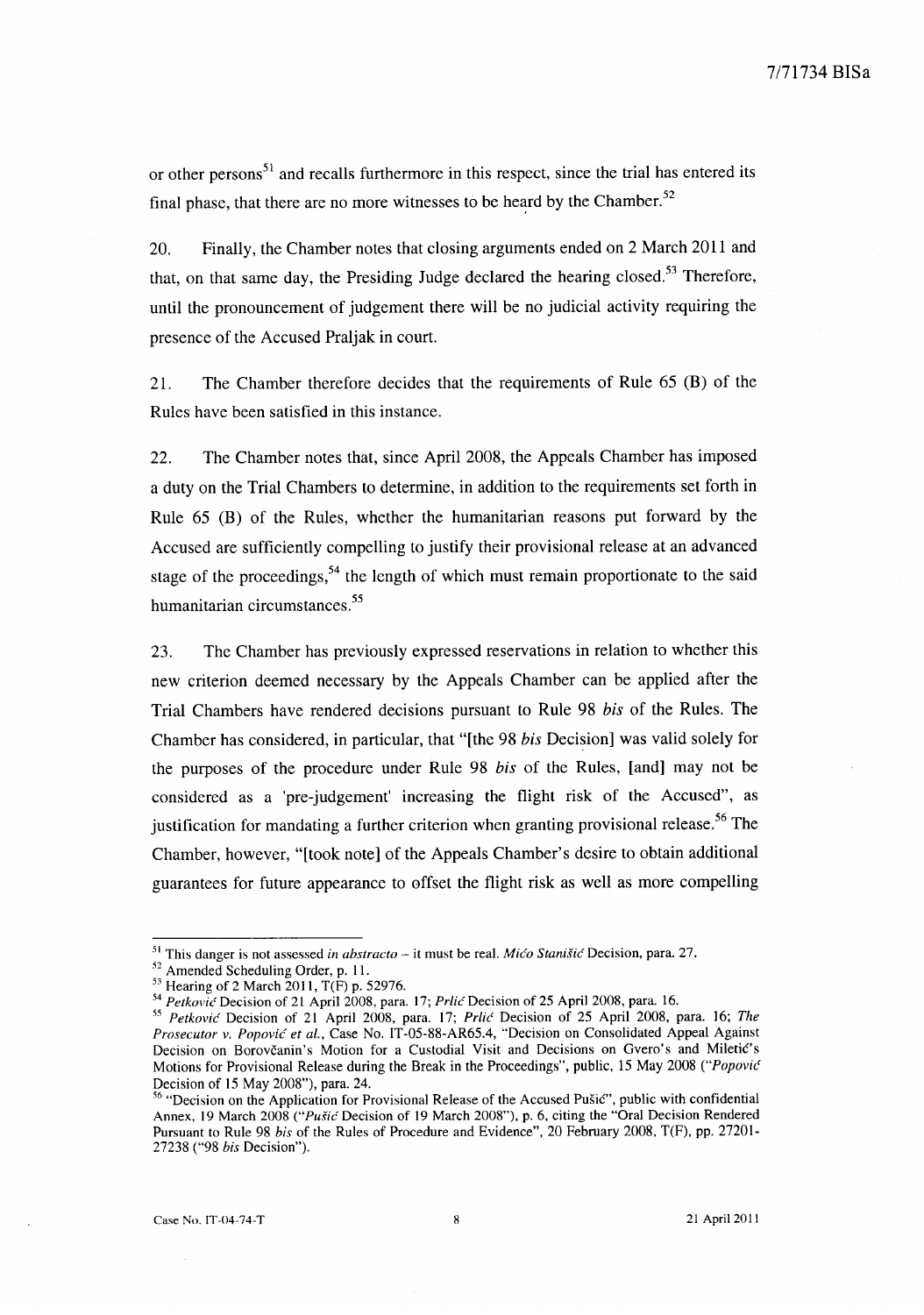reasons as regards the humanitarian grounds, in light of the Rule 98 *bis* Decision".57 Since then, the Chamber has had to evaluate around fifty requests for provisional release in accordance with this new further criterion.

24. The Chamber recalls as well that the judges of the Appeals Chamber<sup>58</sup> as well as the trial judges and chambers and duty judges have likewise voiced their objections to this criterion of sufficiently compelling humanitarian reasons mandated by the Appeals Chamber.<sup>59</sup>

25. As it was put in the grounds submitted by the Praljak Defence, the Chamber believes that the close of arguments constitutes a significant change of circumstance compared with that at the time of the *Prlic* Decision of 11 March 2008 and the *Petkovic* Decision of 21 April 2008, both rendered by the Appeals Chamber, that justifies a new analysis of the relevance of maintaining this further criterion at this stage of the proceedings.

26. Thus, the Chamber finds that the following question arises when evaluating any request for provisional release after the close of arguments: is applying the criterion of compelling humanitarian circumstances, analysed in light of the applicable principles of human rights and the circumstances of the case, still justified at this stage of the proceedings?

27. The Chamber does acknowledge that under the structure of the Statute and the Rules, detention appears to be the rule and provisional release the exception. The Statute is in fact silent as to the option for granting provisional release and simply provides, in Article 20 (2) that "[a] person against whom an indictment has been confirmed shall, pursuant to an order or an arrest warrant of the International

<sup>57</sup>*Pusic* Decision of 19 March 2008, p. 7.

<sup>&</sup>lt;sup>58</sup> See the opinions in partial dissent of Judge Güney and/or Judge Liu annexed to these decisions: *Petkovi('* Decision of 21 April 2008, *Prlic* Decision of 25 April 2008, *Popovic* Decision of 15 May  $^{2008.}_{59}$ 

<sup>59</sup> See *The Prosecutor v. Stanisic and Zupljanin,* Case No. IT-08-91-T, "Decision denying Mico Stanišić's Request for Provisional Release during the Break after the Close of the Prosecution Case with Separate Declaration of Judge Guy Delvoie", public, 25 February 2011 *("Stanisic and Zupljanin*  Decision of 25 February 2011 "), paras 14-26 and the separate opinion of Judge Delvoie, paras 4-7; *The Prosecutor v. Prlic et al.,* Case No. IT-04-74-AR65.23, "Decision on Valentin Corie's Appeal Against the Trial Chamber's *'Decision relative a la demande de mise en Liberte provisoire de ['Accuse Valentin*  Coric~", confidential, 24 December 2009 (before the duty judge), para. 15-17; *The Prosecutor v. Popović et al., Case No. IT-05-88-T, "Decision on Miletić's Motion for Provisional Release"*, confidential with public dissenting opinion by Judge Prost, 15 October 2009, dissenting opinion by Judge Prost.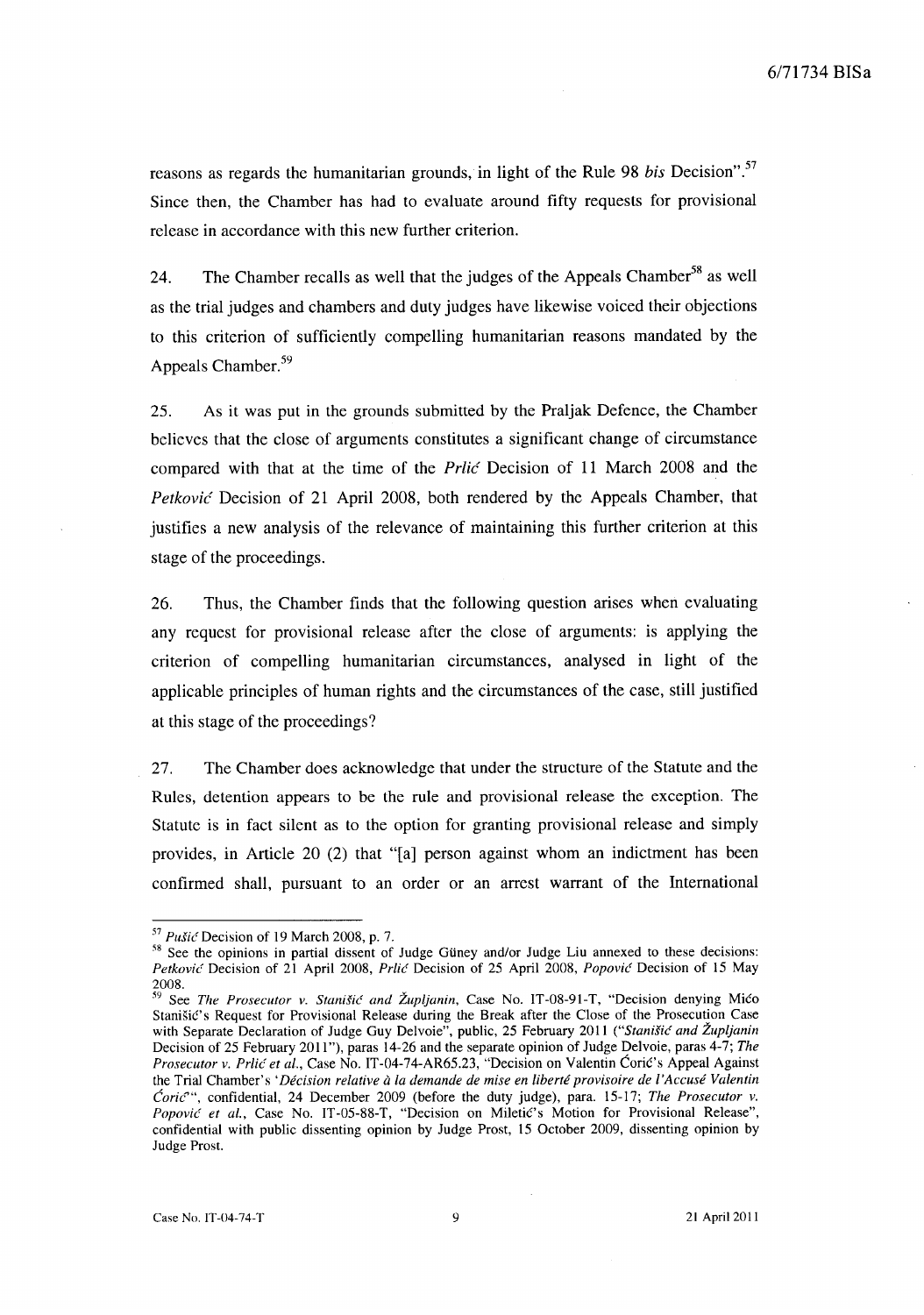Tribunal, be taken into custody, immediately informed of the charges against him and transferred to the International Tribunal". The Rules affirm, in Rule 65 (A), that release is only possible "by order of a Chamber".

28. The Chamber nonetheless finds it necessary, given the weightiness of this issue as well as its controversial character,  $60$  to refer to the principles outlined in other jurisdictions and in European and international legal instruments.

29. In this regard, the Chamber recalls, moreover, that the principles of human rights taken from the European Convention on Human Rights (ECHR) and the International Covenant on Civil and Political Rights (ICCPR) are, as put by the Appeals Chamber, a part of international law<sup>61</sup> and that the provisions of Rule 65 (B) of the Rules must be construed in light of these principles.<sup>62</sup>

30. The Appeals Chamber itself has found when implementing these principles that "[iJf it is sufficient to use a more lenient measure than mandatory detention, it must be applied".<sup>63</sup> In this regard, the Chamber recalls that other measures, which have, moreover, already been implemented successfully, are entirely conceivable, such as ongoing monitoring by the police authorities in Croatia, monitored home confinement, or even requiring bail.

31. The Chamber also wishes to recall that the jurisprudence of the European Court of Human Rights ("EHR Court") has spoken to the circumstances where measures of lengthy provisional detention may be enforced:

According to the settled jurisprudence of the Court, it falls first to national judicial authorities to ensure that in any given case, the length of provisional detention of an accused does not exceed the bounds of what is reasonable. For this purpose, they must examine all of the circumstances likely to reveal or to rule out whether the requirements of the public interest regarding the presumption of innocence, would warrant making an exception to the rule of respect for individual liberties and to take this into consideration in their decisions with respect to any release. It is principally on the basis of the grounds appearing in these decisions, as well as of uncontested facts signalled by the appellant in his appeals that the

 $60$  To this effect, see paragraphs 24 and 25 of this Decision.

<sup>61</sup>*The Prosecutor v. Limaj et al.,* Case No. IT-03-66-AR65, "Decision on Fatmir Limaj's Request for Provisional Release", public, 31 October 2003 (" *Limaj* Decision"), para. 10.

*<sup>62</sup> Limaj* Decision, para. 12.

*<sup>63</sup> Lima}* Decision, para. 13.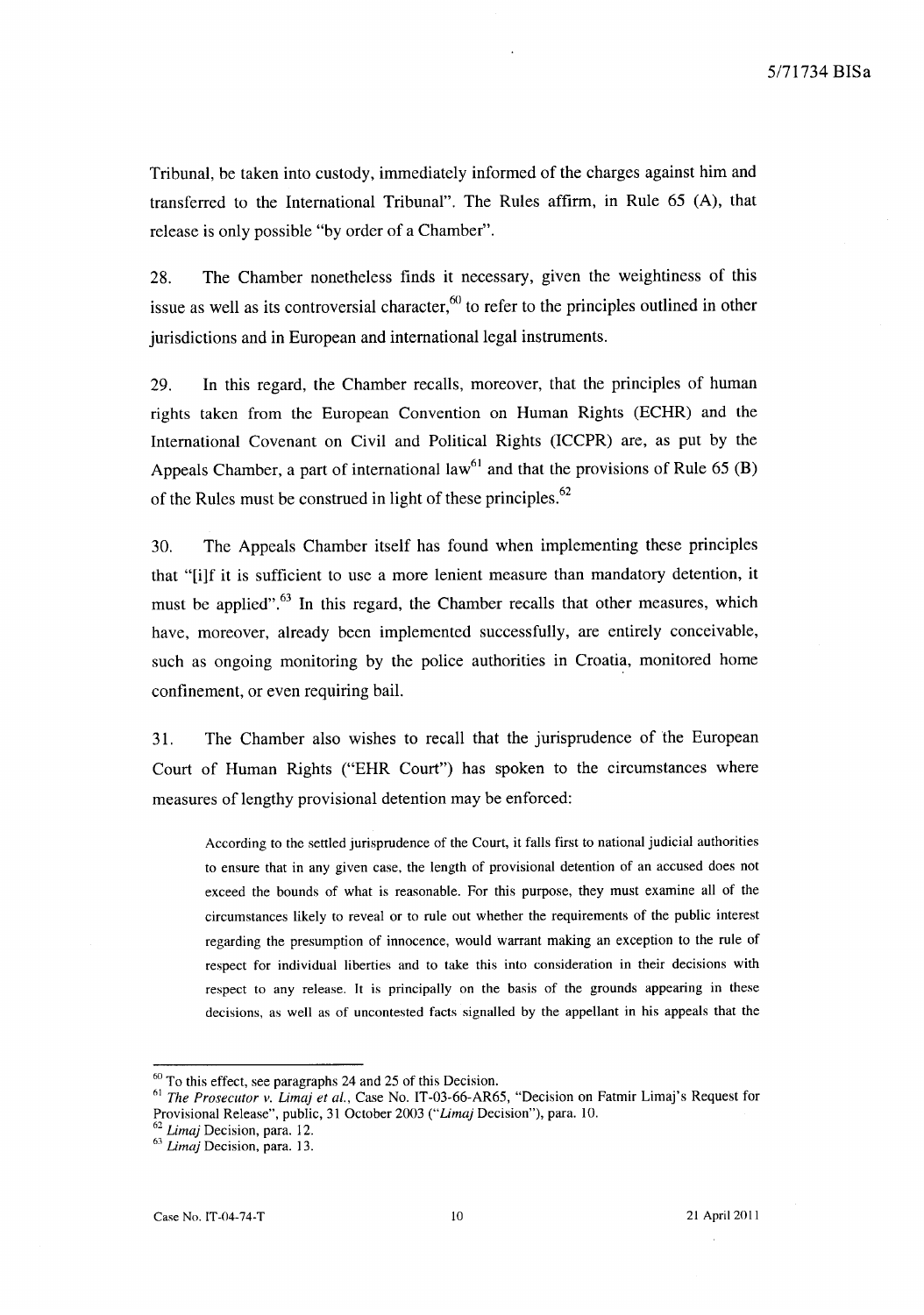Court must determine whether or not there has been a violation of Article 5 § 3 of the Convention. /Registry translation $/64$ 

32. Furthermore, the Chamber would refer to the principles of the ICCPR and in particular to Article 14 (2) regarding the presumption of innocence and to Article 9 (3), which provides that "[i]t shall not be the general rule that persons awaiting trial shall be detained in custody, but release may be subject to guarantees to appear for trial  $[...]$ ".<sup>65</sup>

33. The EHR Court has likewise specified that "[t]he persistence of reasonable suspicion that the person arrested has committed an offence is a condition *sine qua non* for the validity of the continued detention but, after a certain lapse of time, it no longer suffices; the Court must then establish whether the other grounds cited by the judicial authorities continue to justify the deprivation of liberty".<sup>66</sup>

34. As regards this case, the Chamber recalls that oral argument is now completed. Unlike the procedural stage during which the  $Prlic$  Decision of 11 March 2008 was rendered, the Accused Praljak's presence in the courtroom is no longer required. Furthermore, the Accused Praljak is no longer required to assist his counsel, who are no longer needed in The Hague to prepare his defence, as his defence, like the other defences in fact, has now ended.

35. Additionally, save for short periods of release, the Accused Prlic has remained in provisional detention for more than five years – and not seven years as the Praljak Defence alleges. The complexity and the scope of the case also render conceivable a lengthy period of deliberation prior to delivery of judgement. **It** is therefore reasonable to presume that the Accused Praljak will continue to face a lengthy period of provisional detention.

<sup>64</sup> European Court of Human Rights, *Prencipe v. Monaco* Judgment (No. *43376/06),* 16 July 2009, paras 74 and 75, directly citing the judgments in *Letellier v. France.* 26 June 1991, para. 35; *I.A. v. France.* 23 September 1998 *(Recueil des arrets et decisions* 1998-VII), para. 102; *Bouchet v. France* (n° 33591/96), 20 March 2001, para. 40 and *Zannouti v. France* (n° 42211/98), 31 July 2001, para. 43.

See to this effect *General Comment No. 8* regarding Article 9 of the ICCPR (16th Session, 1982), paras 2-4 and the jurisprudence of the Human Rights Committee, specifically *CCPR/C0179/L* V A (Latvia) (HRC, 2003), para. 10 and *CCPR/ClESP/CO/5* (HCR, 2009), para. 15,

<sup>66</sup> European Court of Human Rights, Judgment in *Prencipe v. Monaco* (No. 43376/06), 16 July 2009, paras 74 and 75 directly citing the judgments in *Letellier v. France,* 26 June 1991, para. 35; *I.A. v. France,* 23 September 1998 *(Recueil des arrets et decisions* 1998-VII), para. 102; *Bouchet v.*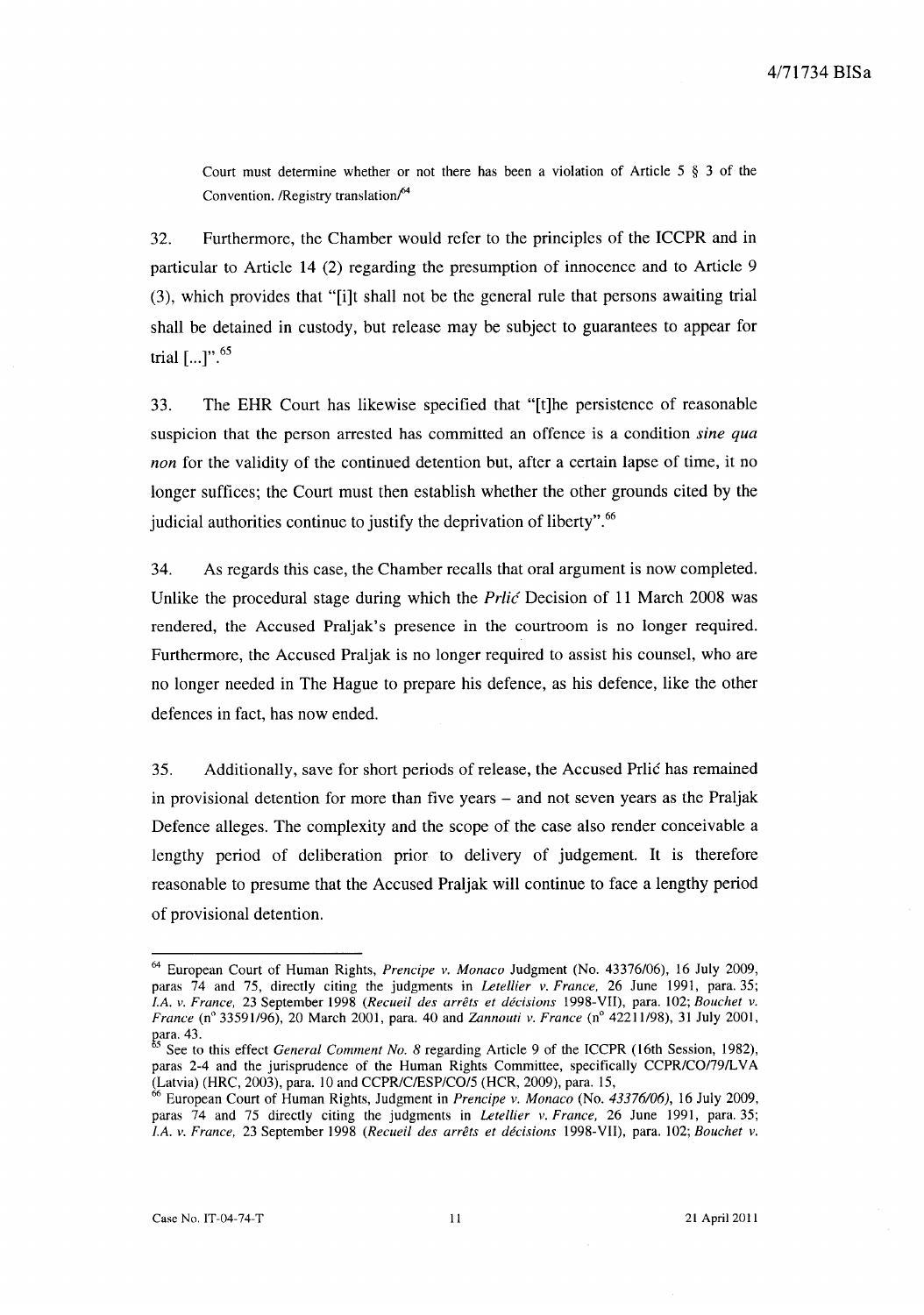36. The Appeals Chamber had justified introducing the further criterion concerning the increased risk of flight produced by the 98 *his* Decision. Suspicion of the Accused's guilt was, for the Appeals Chamber, more important due to this decision. Since this new criterion was introduced, the Accused Praljak has been in provisional detention for yet another three years, which, as recalled, amounts to an overall period in provisional detention of more than five years. Concerning the overall time, from the standpoint of the requirements of Rule 65 (B) of the Rules, as mentioned in paragraph 21 of this decision, the possibility of granting provisional release with measures of strict monitoring, and the jurisprudence of the ERR Court, whereby the longer provisional detention lasts, the more the grounds in support of continued provisional detention lose currency, the Chamber finds that the fact that an accused does not offer humanitarian grounds in support of his request for provisional release does not justify denying provisional release. Put differently, the Chamber finds that the Accused, given the stage of the proceedings and given the length of provisional detention past and future, is no longer obliged to argue humanitarian grounds when requesting provisional release.

37. In this instance, the Chamber has reached the conviction that the Accused Praljak, if provisionally released, would return to the UNDU when requested and would not pose a risk to victims, witnesses or other persons. The Chamber has likewise concluded that the length of detention already served by the Accused removed all justification for the further criterion of compelling humanitarian circumstances. In fact, continuing to hold the Accused Praljak in detention without any activity in the courtroom, even though the requirements of Rule 65 (B) have been met, may therefore be perceived as an anticipatory sentence difficult to reconcile with the principle of the presumption of innocence.

38. Despite this, the Chamber considers itself constrained in its analysis by the legal framework of the Tribunal, namely, the Statute of the Tribunal and the Rules, as interpreted by the Appeals Chamber, and therefore, by the duty to establish sufficiently compelling humanitarian reasons warranting provisional release late in

*France* (No. *33591/96),* 20 March 2001, para. 40 and *Zannouti v. France* (No. 42211/98), 31 July 2001, para. 43.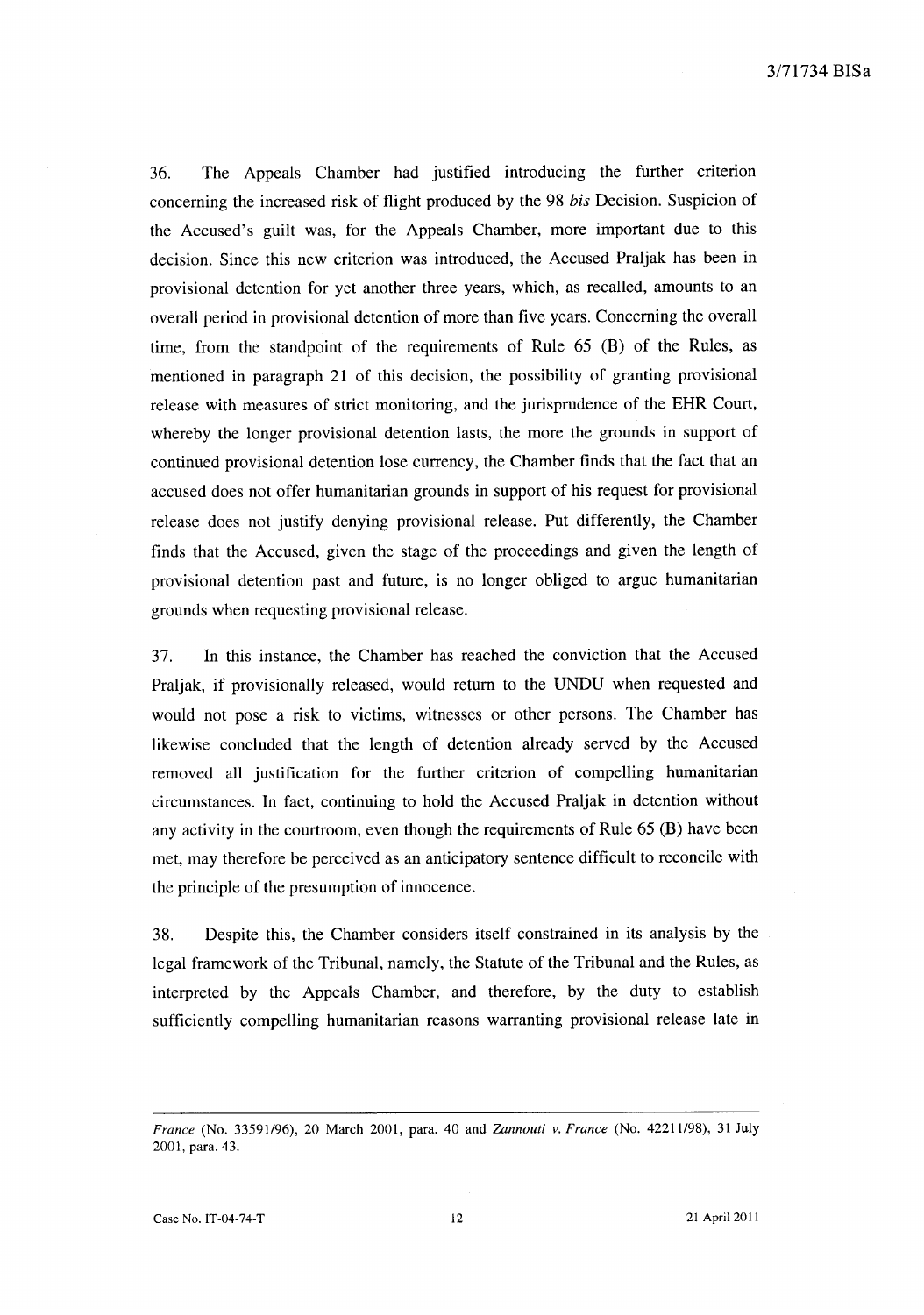the proceedings.<sup>67</sup> Thus, it is for this reason that the Chamber will use that basis to examine the Motion on the merits hereinafter.

39. In this instance, the Chamber acknowledges that the length of provisional detention of an Accused is a factor to be taken into account in assessing the requests for provisional release and emphasizes, as the Praljak Defence reminds us, that the Chamber has factored this into its various decisions on the subject.<sup>68</sup> Nevertheless, the Chamber finds that, in light of the criteria introduced by the Appeals Chamber concerning the specific and urgent character of the humanitarian reasons raised,<sup>69</sup> this overall factor cannot independently constitute a sufficiently compelling humanitarian ground as meant by the Appeals Chamber's jurisprudence.

40. The Chamber next points out the complete absence of (1) specific and up-todate information involving the harmful effects of continued provisional detention for the Accused and his close family and (2) documents on the physical and psychological well-being of the Accused and his close family to support the Motion, particularly through medical reports. The Chamber deems that such broad considerations that are lacking documentation and are not up-to-date, are inadequate to authorize a new provisional release for the Accused Praljak, especially so soon after the previous provisional release granted in March 2011 and for a period as lengthy as that requested.

41. The Chamber therefore finds that, with regard to the specific circumstances in this instance, the humanitarian grounds raised by the Praljak Defence are not sufficiently compelling to warrant provisional release, let alone for a period as long as that envisaged in this Motion.

42. Consequently, in light of the strict criteria imposed by the Appeals Chamber in this case and the conclusions of the Chamber about the absence of sufficiently compelling humanitarian reasons in the Motion, the Chamber deems that it is not able to bypass the criteria of the Appeals Chamber, as suggested by the Praljak Defence in the Motion, and denies the Motion.

*<sup>67</sup> Petkovic* Decision of 21 April 2008, para. 17; *Prlic* Decision of 25 April 2008, para. 16.

<sup>&</sup>lt;sup>68</sup> "Decision on Motion for Provisional Release of the Accused Prlic", 17 July 2008, para. 24.

*<sup>69</sup> Prlic* Decision of 11 March 2008, para. 21; *Petkovic* Decision of 21 April 2008, paras 19-20.